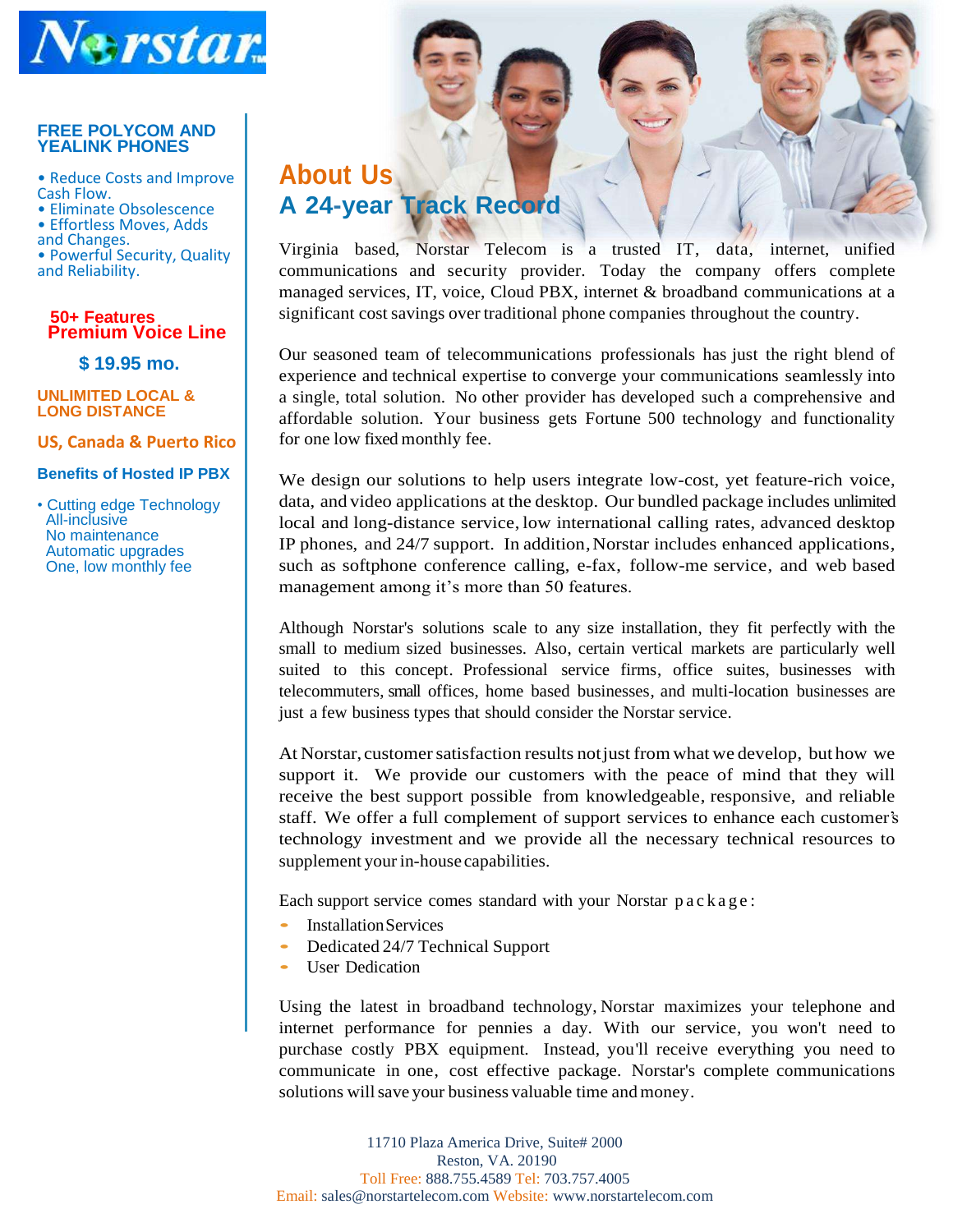

# *Norstar Benefits*



# • *Free Phones*

- •**No Capital Costs or Financing Required**
- •**Geographic Independence through Multiple Office Connectivity**
- •**Complete Scalability**
- •**Valuable Office Space Preserved**
- •**New Productivity-Improving Features**
- •**Lower Risk From Technology Obsolescence**
- •**Complete Support 24 x 7**
- •**Built-in business Continuity**

# **MajorBenefits**

# **Bundle of Meaningful Benefits PREMIUM VOICE LINE** \$ **19.95 mo.**

# **UNLIMITED LOCAL & LONG DISTANCE**

In addition to a low-cost, complete communication package, your

- business will benefit from:
- No Capital Costs

No other provider today offers such a complete and affordable solution. Since you receive everything in the Norstar service packages for one modest monthly fee, you don't need to tap your business resources for large capital outlays.

# Geographic Independence

With Norstar, your staff can be located in multiple locations anywhere in the country or the world. Your business communications are not only at peak performance within your corporate location, but you can now connect all your branch office locations in a snap.

# **Scalability**

Norstar can address the communications requirements of any size business. So, as your business grows, Norstar can adapt your solution accordingly with no degradation of service.

# **Office Space Preserved**

Since Norstar manages your entire communications network, you won't need to devote large areas of your office to house equipment or hire additional staff to maintain it. Plus, your business will not have to pay property taxes on communications facilities or capital equipment.

# Productivity- Improving Features

In addition to maintaining the latest in network technologies, The Norstar service packages come standard with a host of high-end features, such as unified messaging, automated attendant, conference calling, e-mail and e-fax. These advanced features streamline business operations and improve employee productivity.

# • Low Risk

Since Norstar becomes an extension of your in-house staff and completely manages your company's communications, you have no responsibility or risk for evolving technology. Plus, Norstar routinely upgrades the network and customers equipment with the latest technology and applications as they become available.

# • Complete Support

.

A 24 x 7 support and maintenance program is included with your Norstar service package. You won't get dinged for costly upgrades or every time you need to add, move or change equipment.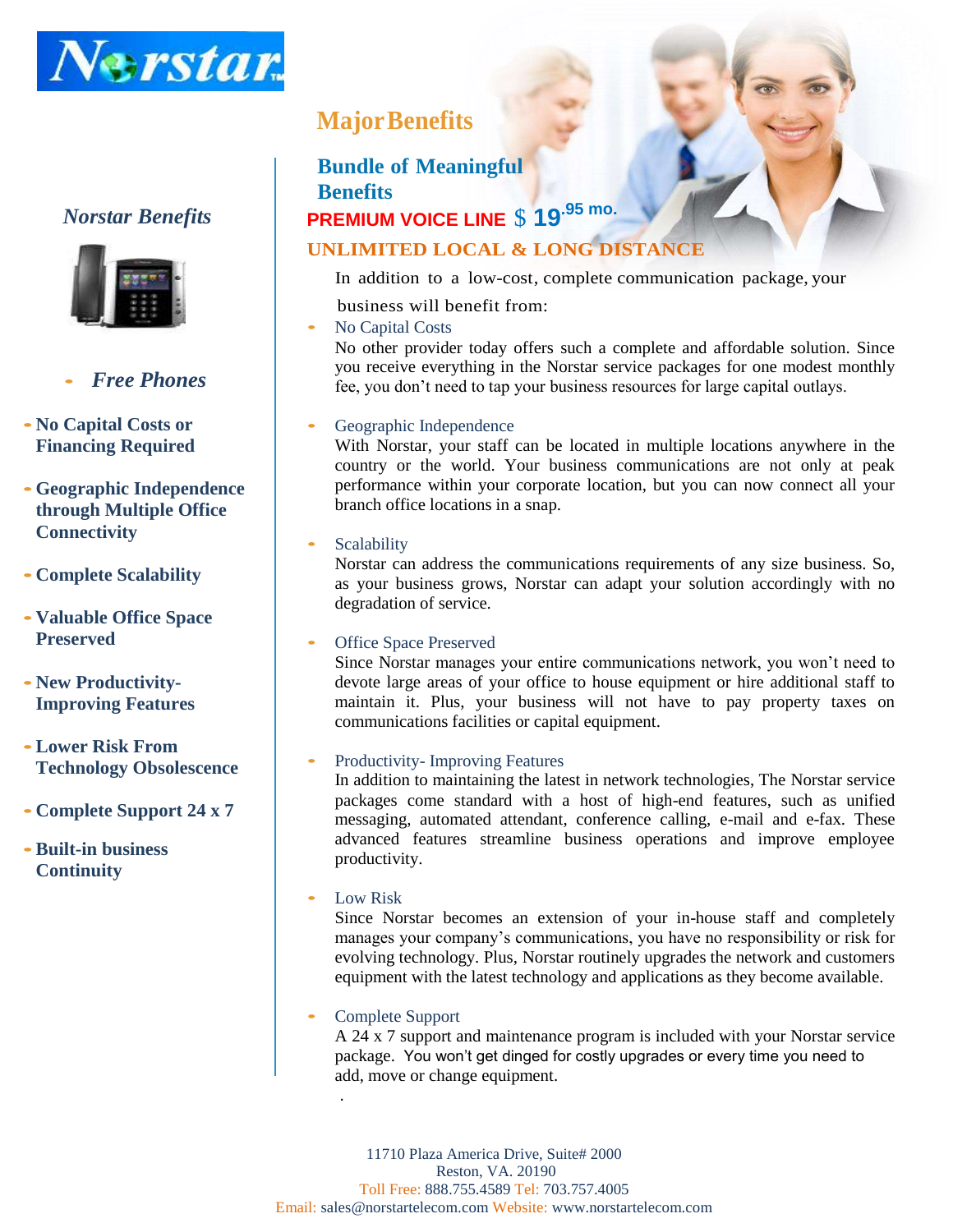





| <b>Plan Features</b>            |                                                                                                                                                                                                                                                       |  |
|---------------------------------|-------------------------------------------------------------------------------------------------------------------------------------------------------------------------------------------------------------------------------------------------------|--|
| 50+ Features<br><b>Features</b> | <b>Description</b>                                                                                                                                                                                                                                    |  |
| <b>Basic Features</b>           | Includes all the basic phone functions like caller ID, call forwarding, call hold,<br>call transfer, call waiting, call return, 3-way calling, redial, do not disturb, speed<br>dial and hook flash.                                                  |  |
| <b>Call Forwarding</b>          | Call Forwarding Always allows you to forward all your incoming calls to a<br>different phone number, such as your home office or cell phone. This feature<br>can be adjusted to forward calls, when your phone is busy, unanswered or<br>unreachable. |  |
| Fax to Email                    | Incoming facsimiles can be sent directly to an email.                                                                                                                                                                                                 |  |
| <b>Extension Dialing</b>        | Using a 2 to 6-digit extension, users can call coworkers within their company<br>regardless of location.                                                                                                                                              |  |
| <b>Music on Hold</b>            | Enables an administrator to upload an audio file when a call is placed on hold.                                                                                                                                                                       |  |
| <b>Sequential Ring</b>          | Ring multiple phones sequentially when calls are received.                                                                                                                                                                                            |  |
| <b>Simultaneous Ring</b>        | Ring multiple phones simultaneously when calls are received.                                                                                                                                                                                          |  |
| <b>Voicemail to Email</b>       | Enables voicemails to be sent directly to a specific email address with an audio<br>attachment.                                                                                                                                                       |  |
| <b>Web Portal Management</b>    | A web tool allowing employees and management to facilitate a variety of phone<br>functions via the web.                                                                                                                                               |  |
| <b>Speed Dial</b>               | Speed Dial 8/100 Enables users to dial one or two-digit codes to call up to 8/100<br>frequently-called numbers or long strings of digits that are hard to remember.                                                                                   |  |
| <b>Unlimited Calling</b>        | Unlimited Free local, long distance calling to U.S., Canada & Puerto Rico                                                                                                                                                                             |  |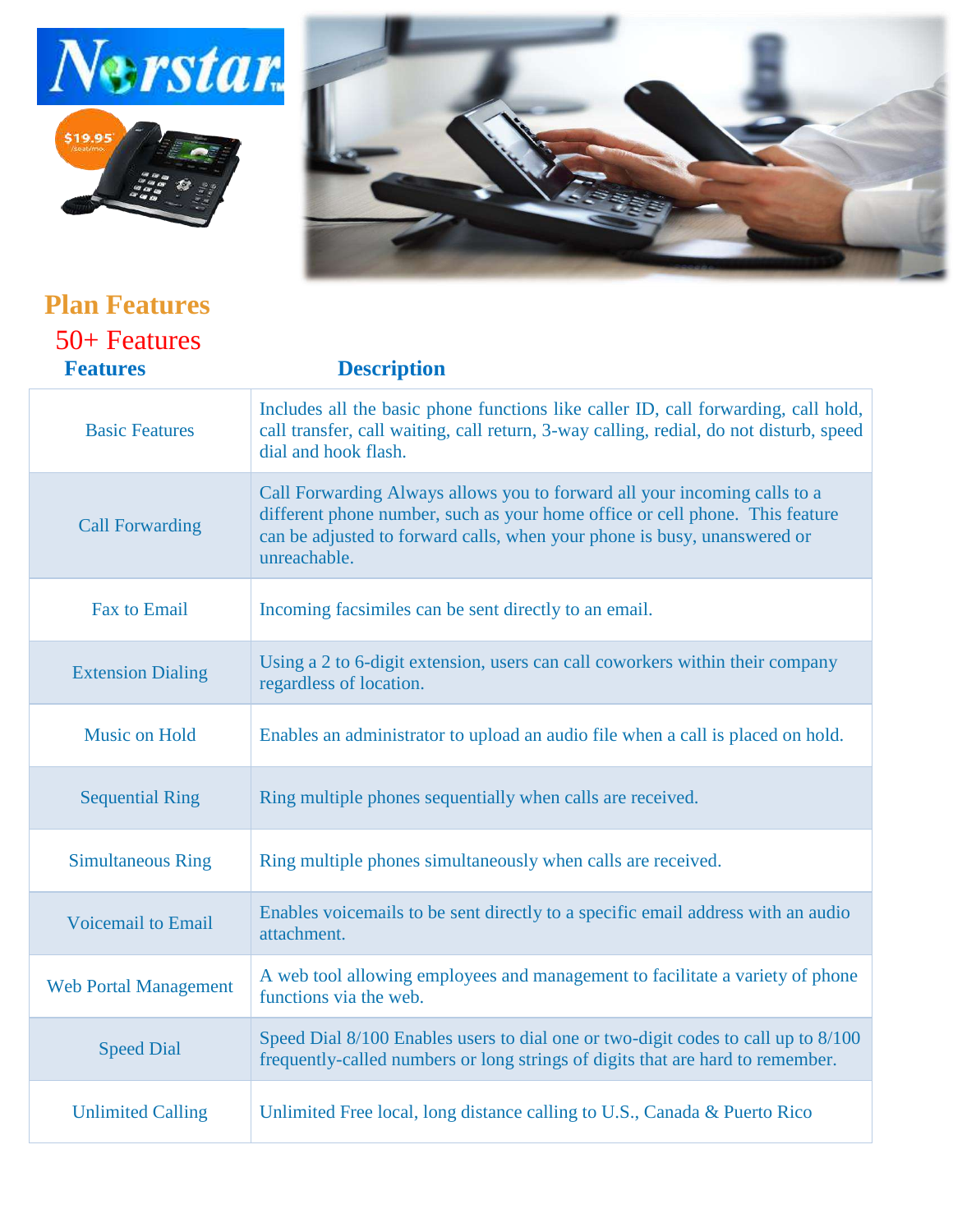





# **Plan Features continued<br>Features**

# **Description**

| <b>Call Park</b>                          | Enables users to hold a call and retrieve it from another station within a group.                                                                                                                                                                   |  |
|-------------------------------------------|-----------------------------------------------------------------------------------------------------------------------------------------------------------------------------------------------------------------------------------------------------|--|
| <b>Calling Line ID</b>                    | Offers the capability for the outgoing number to be revealed or blocked by the<br>employee.                                                                                                                                                         |  |
| Push to Talk / Intercom                   | Enables user-to-user intercom service across an enterprise. Can be configured<br>for the called station to answer automatically.                                                                                                                    |  |
| <b>Remote Office</b>                      | Allows users place and receive calls from any phone as if they were in the<br>office, avoiding long distance fees and hotel calling surcharges.                                                                                                     |  |
| <b>Hunt Groups</b>                        | Hunt groups can be created to distribute an incoming call to a specific group of<br>numbers in a variety of schemes (e.g. calls are send to the first person available<br>on a list, beginning where the last call left off.)                       |  |
| <b>Voice Messaging</b>                    | Voice Messaging allows users to customize their personal greeting. Users can<br>also listen to forward, delete and save each voice message they receive. During<br>playback, users can fast forward, skip, rewind or pause                          |  |
| <b>Voice Mail Portal</b>                  | Enables users to configure their voice service settings from anywhere they have<br>internet access through an easy-to-use web portal.                                                                                                               |  |
| <b>CommPilot Call Manager</b>             | A web-based tool that allows users to facilitate a variety of phone functions via<br>the web - click-to dial, answer call, call hold & transfer, and configure services.                                                                            |  |
| <b>Toll-Free Numbers</b>                  | Toll-free numbers can be configured to forward toll-free calls to your auto-<br>attendant, hunt group, call center, or any other extension you feel would benefit<br>your business and your customers. Toll-free minute bundles are also available. |  |
| <b>Vanity Telephone</b><br><b>Numbers</b> | You may request vanity toll-free numbers-like 1-800-FLOWERS-to help you<br>gain mindshare with your customers. If a number you request is available, we<br>will add it to your account just like any other toll-free number.                        |  |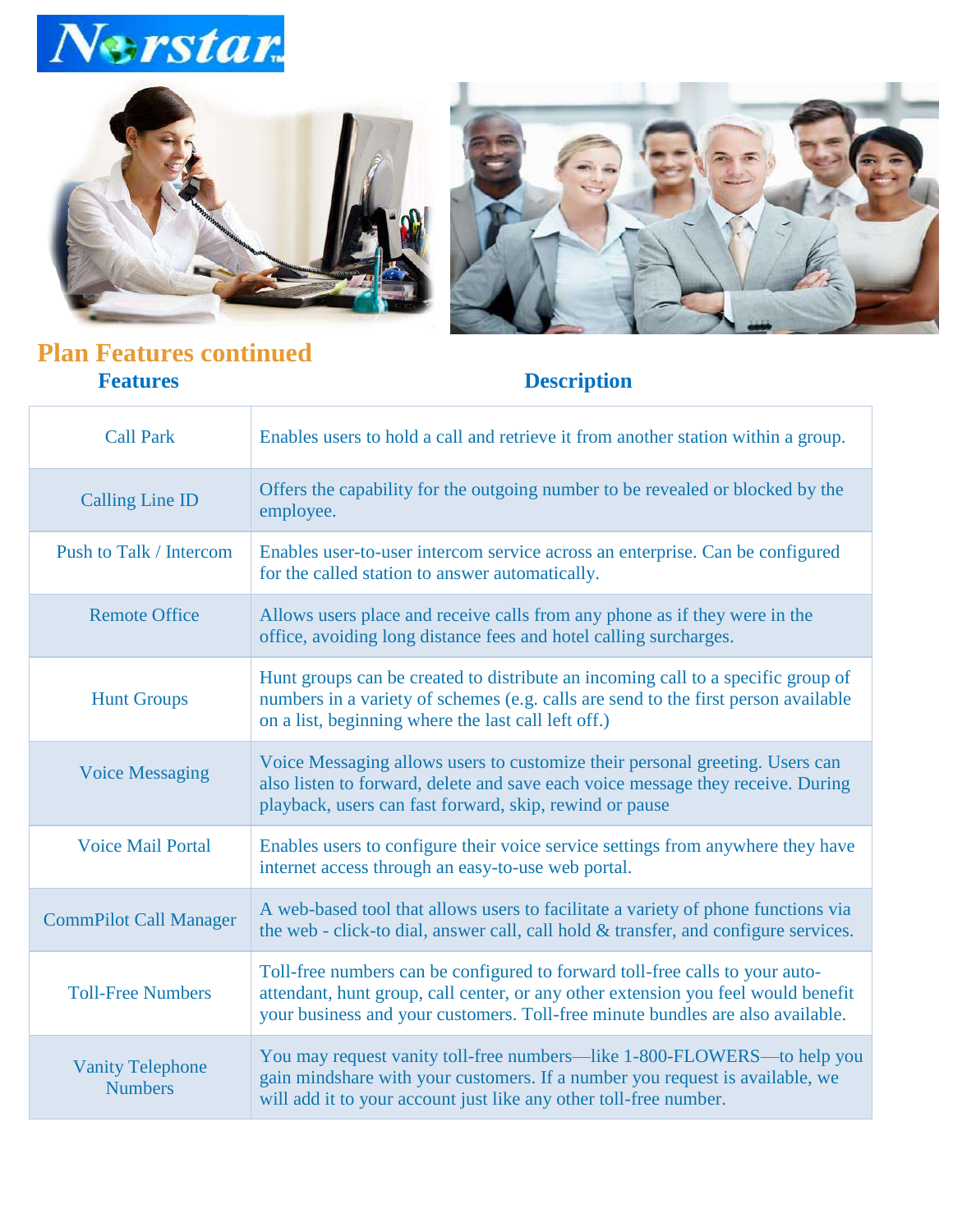

# **Automated Attendant**

Guaranteed Quality of

Service (QOS)

A customizable automated system that can replace the need for a receptionist. Available to callers 24-hours a day. Transfers calls (dial by extension, name, company directory or workgroup). If a call is not answered or the line is busy, the automated attendant will automatically send the caller to voice mail. **Features Description**



| <b>IVR-Automated menus</b>                                                                                                                                                        | Allow incoming callers to self-direct calls to the appropriate party, which<br>ensures an efficient calling experience.                                                                      |  |
|-----------------------------------------------------------------------------------------------------------------------------------------------------------------------------------|----------------------------------------------------------------------------------------------------------------------------------------------------------------------------------------------|--|
| <b>Customizable Menu</b><br><b>Options</b>                                                                                                                                        | Enables businesses to customize the auto attendant to meet their unique needs                                                                                                                |  |
| <b>Dial by Extension</b>                                                                                                                                                          | Allows callers to reach employees by dialing their extension at any time during<br>the auto attendant greeting                                                                               |  |
| Dial by Name                                                                                                                                                                      | Allows callers to reach employees by dialing the letters of the employee's first<br>or last name.                                                                                            |  |
| <b>Holiday Schedule</b>                                                                                                                                                           | Group administrators can designate business holidays and set an after-hour<br>greeting for those scheduled dates.                                                                            |  |
| Day/Night Schedule                                                                                                                                                                | Enables group administrators to establish a different Auto Attendant greeting<br>and call flow outside of normal business hours or Receptionists.                                            |  |
| <b>Transfer to Operator</b>                                                                                                                                                       | A business can configure the phone menu options to include a transfer to the<br>operator or front desk receptionist, for example.                                                            |  |
| <b>Record Greeting Remotely</b>                                                                                                                                                   | Enables group administrators to record greetings remotely in case changes arise<br>unexpectedly.                                                                                             |  |
| <b>Record User Names</b>                                                                                                                                                          | Employees can record their name associated with their greeting, this name is<br>played when callers dial by name or extension from the Auto Attendant.                                       |  |
| <b>With Hosted PBX:</b><br><b>All Inclusive</b><br>No Maintenance<br><b>No Support Contracts</b><br><b>Fixed Monthly Cost</b><br><b>Fully Managed</b><br><b>Scalable Solution</b> | Money-Back Guarantee: Get started, risk-free, with our 30 day money-<br>back guarantee.<br><b>Award Winning</b><br>With a full suite of native features and a broad range of optional add-on |  |

**With a full suite of native features and a broad range of optional add-on features, easy to access and manage, you have all you need for smart communications.**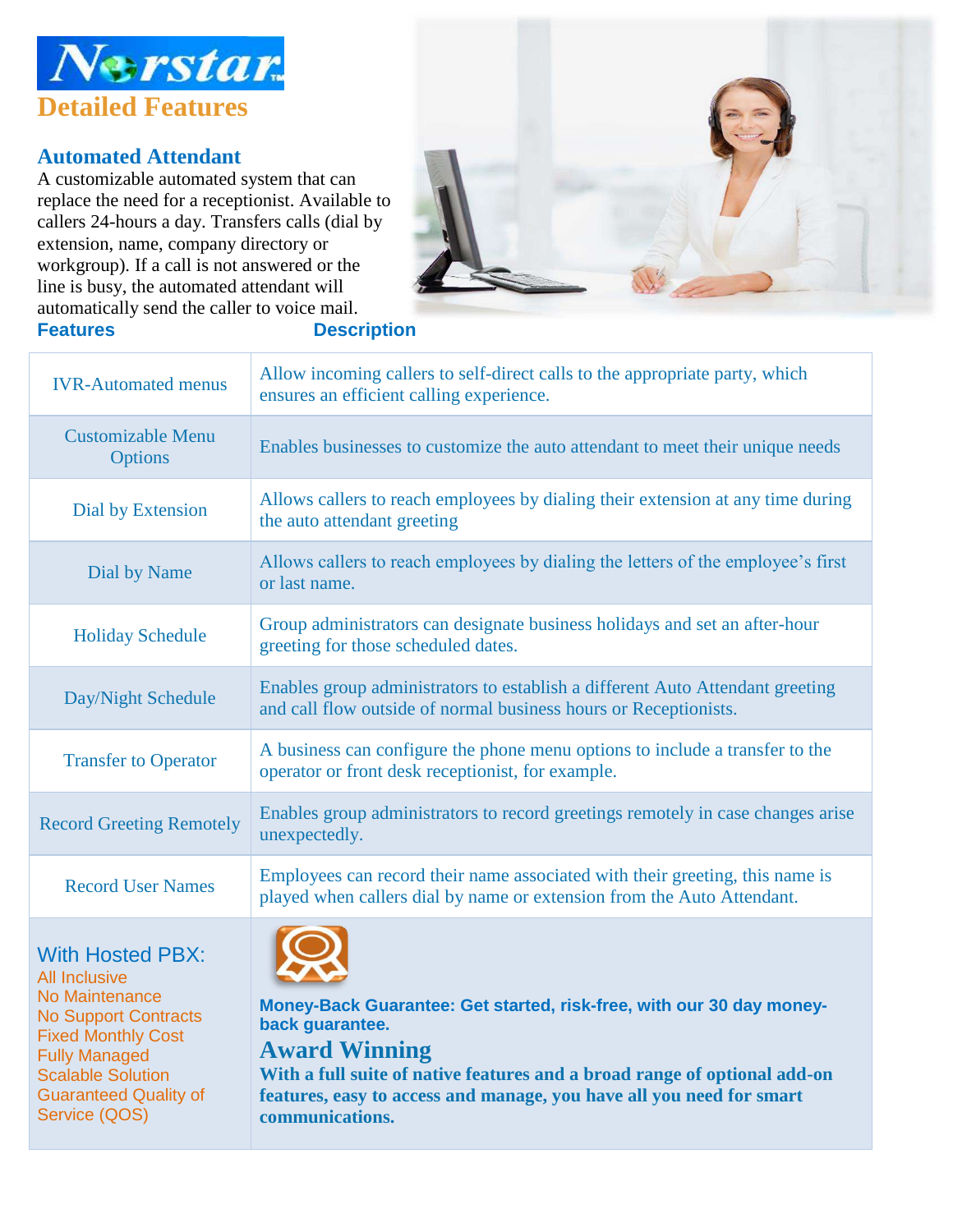

# **Detailed Features**

# **Audio Conferencing & Collaboration**

Integrated web and audio



conferencing functionality supports 2 to 97 participants per call, allowing users to schedule anything from team meetings to prospect-facing webcasts. Easily create, view, modify, and send conference reservations through the web portal. Service includes conference recording and playback capabilities.

| <b>Features</b>                             | <b>Description</b>                                                                                                                                                                                               |  |
|---------------------------------------------|------------------------------------------------------------------------------------------------------------------------------------------------------------------------------------------------------------------|--|
| Audio & Web<br>Conferencing                 | Provides one platform for audio conferencing and document sharing.                                                                                                                                               |  |
| <b>Web-based Conference</b><br>Management   | Allows users to quickly create audio and web conferences, setting presenters,<br>reoccurring conferences, and reminder notices. Reservations can be easily<br>viewed, modified, and sent through the web portal. |  |
| <b>Small to Large-scale</b><br>Conferencing | Conferencing supports 2 to 97 participants per call allowing users to schedule<br>anything from team meetings to prospect-facing webcasts.                                                                       |  |
| <b>Conference Setting</b><br>Controls       | Multiple controls allow presenters to record the conference, mute/drop<br>participants, lock conference, and more.                                                                                               |  |
| <b>Record Conferences</b>                   | Record conferences for playback at any time to free up presenter's time from re-<br>presenting over and over again or save recordings as knowledge references.                                                   |  |



System dashboard • Call routing • Auto attendant • Fast installation • Music on hold • Call transfer • Voicemail • Ring group/hunt group • 3-way conferencing • Call queue • Call recording • Message waiting • Busy Lamp Field (BLF) • Intercom/paging • Remote extension dialing • CDR search • Remote management using web-user interface • Unlimited local and long distance in U.S., Canada and Puerto Rico.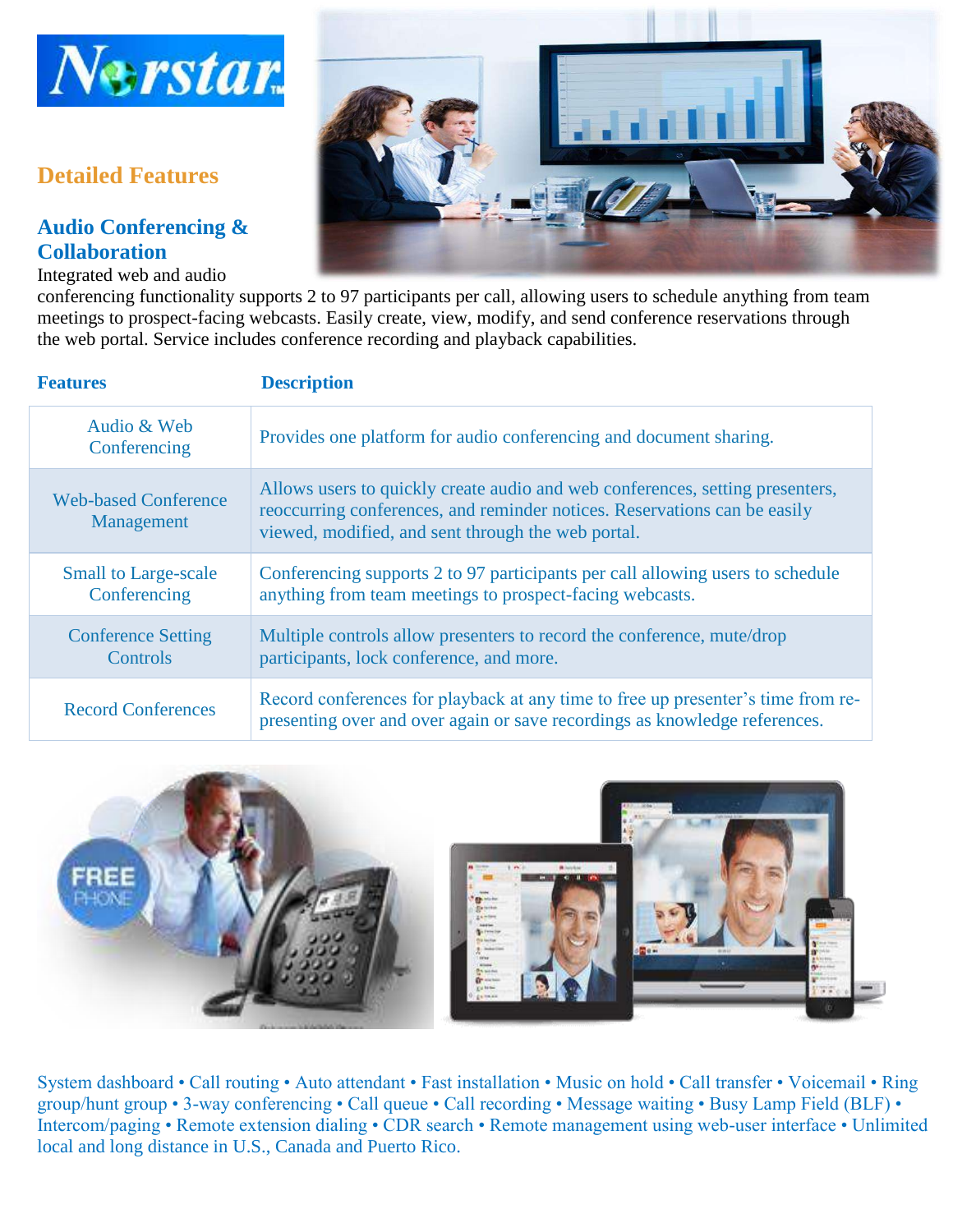

**Fixed Fee Unlimited Use Full Mobility & Portability Multi-location Any Service - Any Place** 

# **Mobile App:**



**UC-One Mobile Application** provides end-users with a unified communications experience across mainstream mobile and desktop platforms including Windows, Mac, iOS and Android. UC-One app allows users to access voice, video, instant messaging and presence applications. End-users will enjoy the freedom to access their services from the device of their choice.

| <b>Benefits</b>                    | <b>Description</b>                                                                                                          |  |
|------------------------------------|-----------------------------------------------------------------------------------------------------------------------------|--|
| One Identity                       | Users have one identify across all services, voice, video and Instant Messaging<br>& Presence                               |  |
| Access from any device             | Access all of your communications services from any device, including your<br>desk phone, desktop, laptop, mobile or tablet |  |
| Synchronization                    | All communications preferences and contacts as well as their contact<br>information are synchronized across devices         |  |
| High-Definition Voice and<br>Video | Voice and video calls are enhanced with the highest quality voice                                                           |  |
| <b>Seamless Transition</b>         | Users can start a call on their desk phone - and seamlessly move to their mobile<br>device                                  |  |



| 日や                               |                       | ₹ .d 100% 14:36                                                                  |
|----------------------------------|-----------------------|----------------------------------------------------------------------------------|
| $=$ $\blacksquare$               |                       | $\frac{1}{2}$                                                                    |
| $\bigcirc$<br>≗                  | m                     | $\mathbb{Q}$<br>$\left[ \begin{matrix} 1 & 0 \\ 0 & 1 \end{matrix} \right]$<br>w |
| Start new call                   |                       | $\leftarrow$                                                                     |
| $\mathbf 1$<br>$\alpha$ $\alpha$ | $\overline{2}$<br>ABC | 3<br>DEF                                                                         |
| $\Delta$<br>GHI.                 | 5<br><b>JKI</b>       | 6<br>MNO                                                                         |
| $\overline{I}$<br>PORS           | 8<br>TUV              | 9<br>WXYZ                                                                        |
| $\star$                          | 0                     | #                                                                                |
| m e                              |                       |                                                                                  |



**UC-One 2018**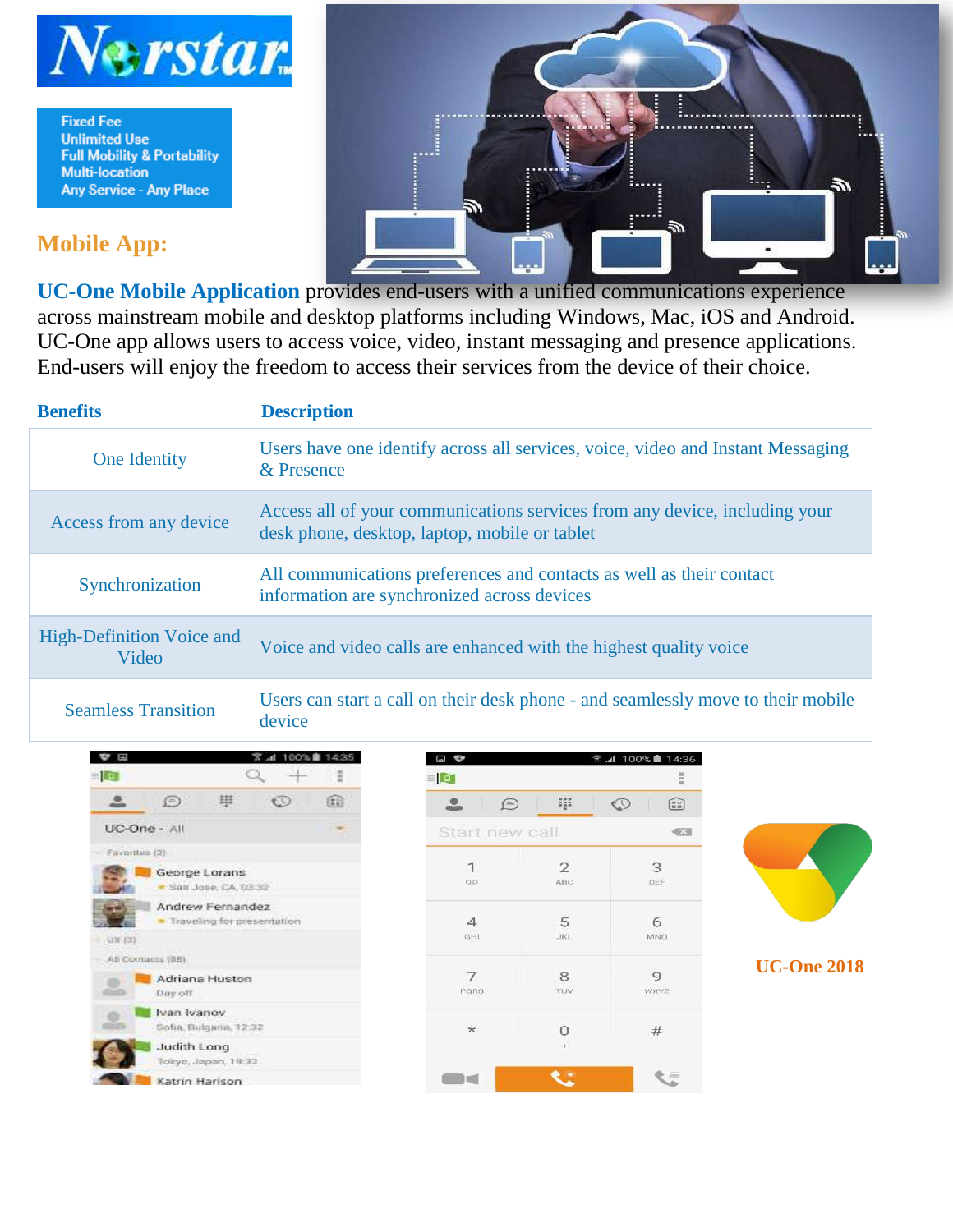

# NORSTAR ADVANTAGE**:**

# One Bill

Customized Solutions | Questions 24 / 7 / 365 Support Flexible Cost Efficient

# Complete Coverage Frequently Asked



# *What do I get after I sign up for NORSTAR?*

We provide you with the latest in business phones for crystal clear calling. You can utilize the latest software upgrades combined with free equipment breakage replacement inclusive in your plan.

You will also receive unlimited calling both local and long distance (US, Canada & Puerto Rico) plus  $50 +$  features!

#### *Does the cost of Norstar's business plan include calls?*

The monthly cost of the Norstar plan includes unlimited calling within the Norstar network. All local & long distance calls are included.

#### *What special equipment is required for Norstar service plans?*

In most cases Norstar will provide your business with all necessary equipment. Routers & PoE switch is often required.

# *Is technical support included in my NORSTAR service plan?*

All Norstar network and product support is included in your agreement.

# *If I purchase the equipment, will Norstar still provide support?*

Yes. We will manage the network and provide support to your business similar to what we offer in our monthly program. The only difference will be you own your equipment and will not be paying a monthly fee.

# *What happens if one of my desktop devices is not working properly?*

You can place a call to Norstar technical support at 1-800-300-8606 to begin the problem solving process. We will try to correct the situation over the phone. If we cannot solve the problem on the initial call, we will deliver and configure a new device to your location

# *Do I pay for product upgrades?*

Network product and software upgrades are all included in your Norstar business package. You would only pay for additional products and/or services to your existing agreement. In addition new standard features and functionality will be included as they become available.

# *What is the cost for add-ons, moves and changes?*

The fees for add-ons, moves and changes are included in your Norstar agreement. You pay only for additional extensions, products and/or services to your existing agreement.